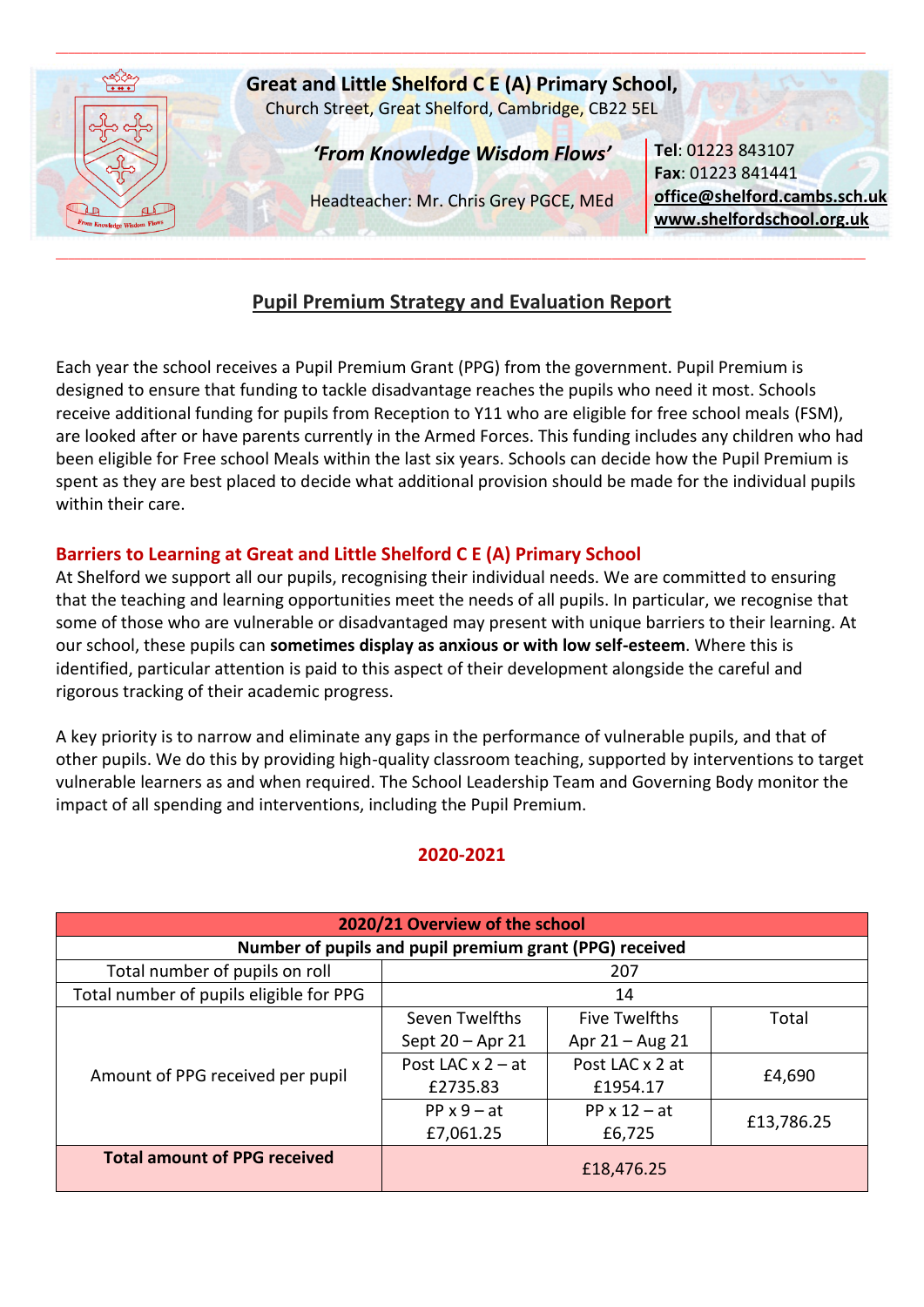|                                                                                                                                          |                                                                                                                                                                                                                                                                                                                      | <b>How Impact</b>                                                                                                                                  |                                                                                                                      | Impact                                                                                                                                                                                                                                                                                         |
|------------------------------------------------------------------------------------------------------------------------------------------|----------------------------------------------------------------------------------------------------------------------------------------------------------------------------------------------------------------------------------------------------------------------------------------------------------------------|----------------------------------------------------------------------------------------------------------------------------------------------------|----------------------------------------------------------------------------------------------------------------------|------------------------------------------------------------------------------------------------------------------------------------------------------------------------------------------------------------------------------------------------------------------------------------------------|
| <b>Use of Funding</b>                                                                                                                    | <b>Specific Objective</b>                                                                                                                                                                                                                                                                                            | Will Be                                                                                                                                            | Cost                                                                                                                 |                                                                                                                                                                                                                                                                                                |
| 1:1 tuition for 2<br>identified pupils<br>entitled to Pupil<br>Premium.                                                                  | To ensure Pupil<br>Premium children<br>make good<br>progress in all<br>subjects.<br>To ensure Pupil<br>Premium children<br>make good<br>progress in social<br>skills to enable<br>them to operate<br>independently<br>within a classroom<br>environment. This<br>will enable them to<br>make good<br>progress in all | <b>Measured</b><br>Progress in<br>sessions<br><b>Termly Pupil</b><br>Progress<br>meetings<br>Statutory<br>assessments                              | £1,400                                                                                                               | One pupil left the school<br>during the pandemic.<br>One pupil made<br>expected progress in all<br>areas.<br>Termly monitoring of<br>pupils ensured that<br>leaders were aware of<br>and satisfied with the<br>progress of the pupil<br>receiving tuition.                                     |
| Supporting costs for<br>disadvantaged pupils,<br>including school visit<br>funding, music tuition<br>and clubs.                          | subject areas.<br>To ensure that<br><b>Pupil Premium</b><br>children are<br>entitled to the<br>same extra-<br>curricular<br>opportunities.<br>To develop pupils<br>memory and<br>executive<br>functioning skills.                                                                                                    | Engagement in<br>the curriculum,<br>impacting on<br>attainment and<br>progress in the<br>school tracking<br>and monitoring<br>system.              | $£500 -$<br>Educational<br><b>Visits</b><br>$£1065 - Music$<br>Tuition<br>$£250 -$<br>extracurricular<br>sports club | All pupils attended all<br>trips and visits that they<br>wished to $-$ money was<br>not a barrier to pupils<br>attending.<br>Music tuition for pupils<br>supported executive<br>functioning, processing<br>and memory skills. All<br>pupils met ARE at the<br>end of the year in all<br>areas. |
| Audit and enhance<br>reading materials -<br>capturing pupil voice<br>from Pupil Premium<br>pupils to acquire texts<br>to appeal to them. | To ensure that all<br>children can access<br>a variety of age-<br>appropriate texts<br>to promote reading<br>at school and at<br>home.                                                                                                                                                                               | <b>Reading results</b><br>at End of Key<br>Stage outcomes.<br>Ongoing<br>formative<br>assessments.<br>School tracking<br>and monitoring<br>system. | £400                                                                                                                 | Overall 89% pupils<br>working at expected or<br>above in reading.<br>82% of Pupil Premium<br>pupils working at<br>expected or above in<br>reading.                                                                                                                                             |
| Directed adult support<br>for attainment and<br>progress expectations                                                                    | To ensure accurate,<br>focused provision<br>in raising the rate<br>of attainment and<br>progress in core<br>curriculum areas.<br>To support the<br>individual needs of                                                                                                                                               | End of Year data<br>for individual<br>pupil<br>End of KS2 2020                                                                                     | £12,500                                                                                                              | <b>Pupil Premium Progress</b><br>2020-2021<br>On average, Pupil<br>Premium pupils (all<br>cohorts) made the<br>following progress<br>points, where 6 points is<br>equivalent to average in                                                                                                     |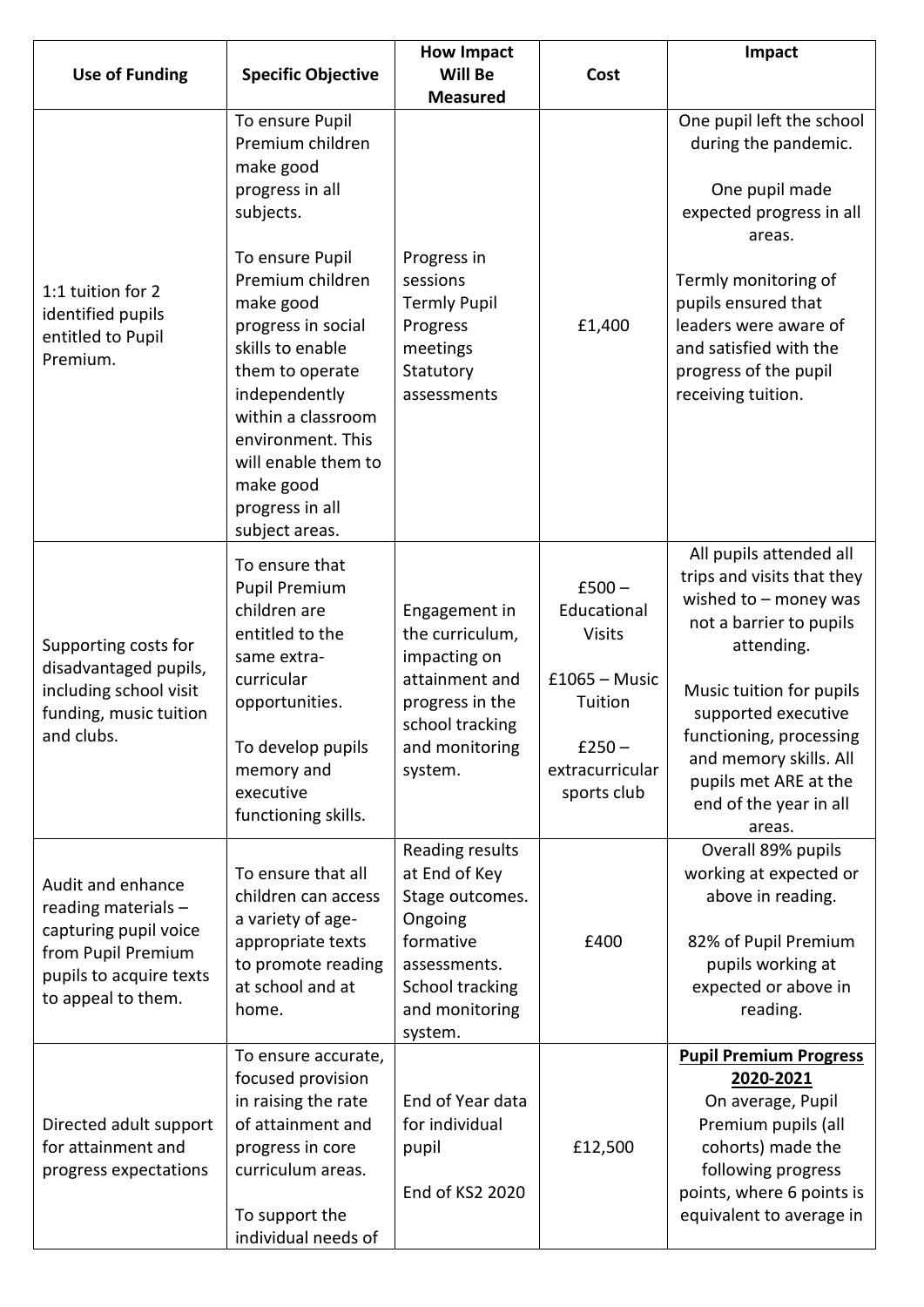|                                        |                                            |                               |        | Left to allocate       | £361                                        |
|----------------------------------------|--------------------------------------------|-------------------------------|--------|------------------------|---------------------------------------------|
|                                        |                                            |                               |        | <b>Total allocated</b> | £18,115                                     |
|                                        | agencies.                                  |                               |        |                        |                                             |
|                                        | parents and other                          | with their peers.             |        |                        | curriculum.                                 |
|                                        | consultation with                          | at least in line              |        |                        | all areas of the                            |
|                                        | therapies in                               | their progress is             |        |                        | impacting on access to                      |
| Play / Music Therapy                   | appropriate                                | learning so that              | £1,000 |                        | school life. This is now                    |
|                                        | by providing                               | sessions access               |        |                        | throughout all areas of                     |
|                                        | curriculum in class,                       | that attend                   |        |                        | behaviour choices                           |
|                                        | access the                                 | Individual pupils             |        |                        | in engagement and                           |
|                                        | To ensure pupils                           |                               |        |                        | Noticeable improvement                      |
|                                        |                                            |                               |        |                        | monitoring.                                 |
|                                        |                                            | incidents                     |        |                        | increased according to                      |
|                                        |                                            | learning - fewer<br>behaviour |        |                        | pupils both in sessions<br>and in class has |
|                                        |                                            | engagement in                 |        |                        | Level of engagement of                      |
| appropriate resources)                 | and resilience.                            | Increased                     |        |                        |                                             |
| sessions, age-                         | their confidence                           |                               |        |                        | wellbeing.                                  |
| CPD, team-taught                       | skills, along with                         | concentration.                |        |                        | management of risks and                     |
| in the school. (Staff                  | safe risk-taking                           | improve                       | £1,000 |                        | communication skills,                       |
| throughout all classes                 | communication and                          | stress and                    |        |                        | confidence, social                          |
| <b>Forest Schools</b>                  | socio-                                     | reduce pupils'                |        |                        | demonstrate increased                       |
| Developing and<br>enhancing the use of | pupils develop their                       | research to                   |        |                        | observation, pupils                         |
|                                        | To ensure that all                         | proven by                     |        |                        | During monitoring and                       |
|                                        |                                            | outdoors is                   |        |                        |                                             |
|                                        |                                            | nature and the                |        |                        | opportunity.                                |
|                                        |                                            | Contact with                  |        |                        | this enrichment                             |
|                                        |                                            |                               |        |                        | All pupils take part in                     |
|                                        |                                            |                               |        |                        | 50% expected                                |
|                                        |                                            |                               |        |                        | Maths:                                      |
|                                        |                                            |                               |        |                        | 100% expected                               |
|                                        |                                            |                               |        |                        | Writing:                                    |
|                                        |                                            |                               |        |                        |                                             |
|                                        |                                            |                               |        |                        | 50% Greater Depth                           |
|                                        |                                            |                               |        |                        | 100% expected                               |
|                                        |                                            |                               |        |                        | Reading:                                    |
|                                        |                                            |                               |        |                        | <b>Pupil Premium Pupils:</b>                |
|                                        |                                            |                               |        |                        |                                             |
|                                        |                                            |                               |        |                        | <b>Combined RWM-84%</b>                     |
|                                        |                                            |                               |        |                        | EGPS $-87%$                                 |
|                                        |                                            |                               |        |                        | Maths $-84%$                                |
|                                        | learning activities.                       |                               |        |                        | Writing $-87%$                              |
|                                        | approaches to                              |                               |        |                        | Reading $-97%$                              |
|                                        | learning and their                         |                               |        |                        | Y6 end of year results:<br>Overall:         |
|                                        | pupils, supporting<br>their behaviours for |                               |        | Maths $-7.6$           |                                             |
|                                        | progress for Y6                            |                               |        | Writing $-7.6$         |                                             |
|                                        | To maximise                                |                               |        | Reading $-7.4$         |                                             |
|                                        |                                            |                               |        |                        |                                             |
|                                        | the curriculum.                            |                               |        |                        | average in Y1:                              |
|                                        | a pupil in accessing                       |                               |        |                        | $Y2 - Y6$ and 5 points is                   |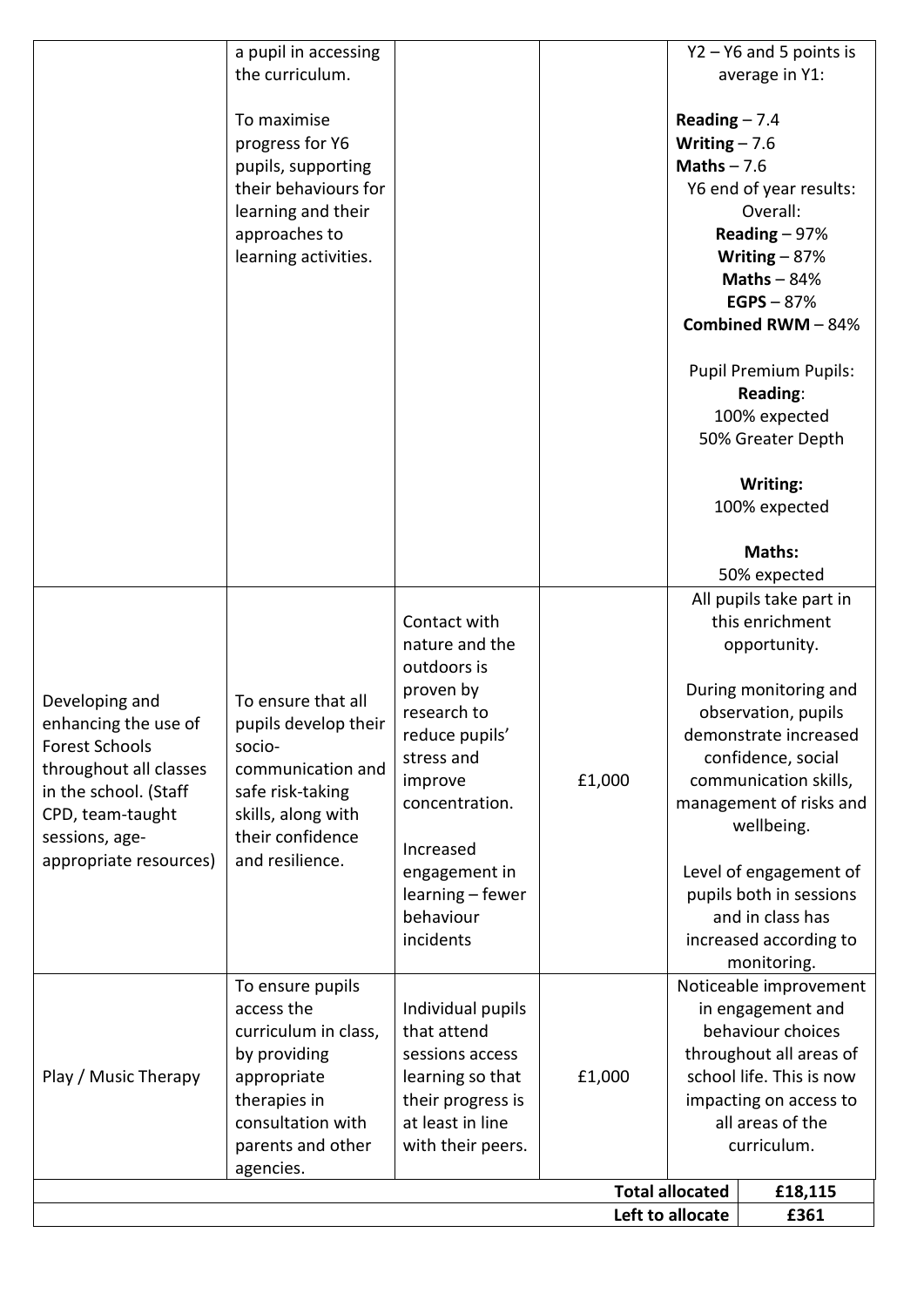### **2019-2020**

| 2019/20 Overview of the school                          |                     |  |  |
|---------------------------------------------------------|---------------------|--|--|
| Number of pupils and pupil premium grant (PPG) received |                     |  |  |
| Total number of pupils on roll                          | 207                 |  |  |
| Total number of pupils eligible for PPG                 | 8                   |  |  |
| Amount of PPG received per pupil                        | 6 x £1,320 (£7920)  |  |  |
|                                                         | 2 x £2,300 (£4,600) |  |  |
| <b>Total amount of PPG received</b>                     | £12,520             |  |  |

#### **Allocation of PPG 2018/19 Use of Funding Specific Objective How Impact Will Be Measured Cost Impact** 1:1 tuition for identified pupils entitled to Pupil Premium. To ensure Pupil Premium children make good progress in all subjects. To ensure Pupil Premium children make good progress in social skills to enable them to operate independently within a classroom environment. This will enable them to make good progress in all subject areas. Progress in sessions Termly Pupil Progress meetings **Statutory** assessments £1,400 The pupils that attended made good progress as reported in Pupil Progress Meetings. The impact of this was curtailed due to school closure. Supporting costs for disadvantaged pupils, including school visit funding and music tuition To ensure that Pupil Premium children are entitled to the same extra-curricular opportunities. To develop pupils memory and executive functioning skills. Engagement in the curriculum, impacting on attainment and progress in the school tracking and monitoring system.  $£500 -$ Educational Visits £1080 – Music Tuition All pupils attended all trips and visits that they wished to – money was not a barrier to pupils attending. Music tuition for pupils supported executive functioning, processing and memory skills. Three pupils were all predicted to meet all ARE at the end of the year. Audit and enhance reading materials – capturing pupil voice from Pupil Premium pupils to acquire texts to appeal to them. To ensure that all children can access a variety of ageappropriate texts to promote reading at school and at home. Reading results at End of Key Stage outcomes. Ongoing formative assessments. School tracking and monitoring system. £400 Range and variety of texts available in the library and class libraries has increased significantly. Reading results for the school continue as a strength. Last data

### **2019-2020**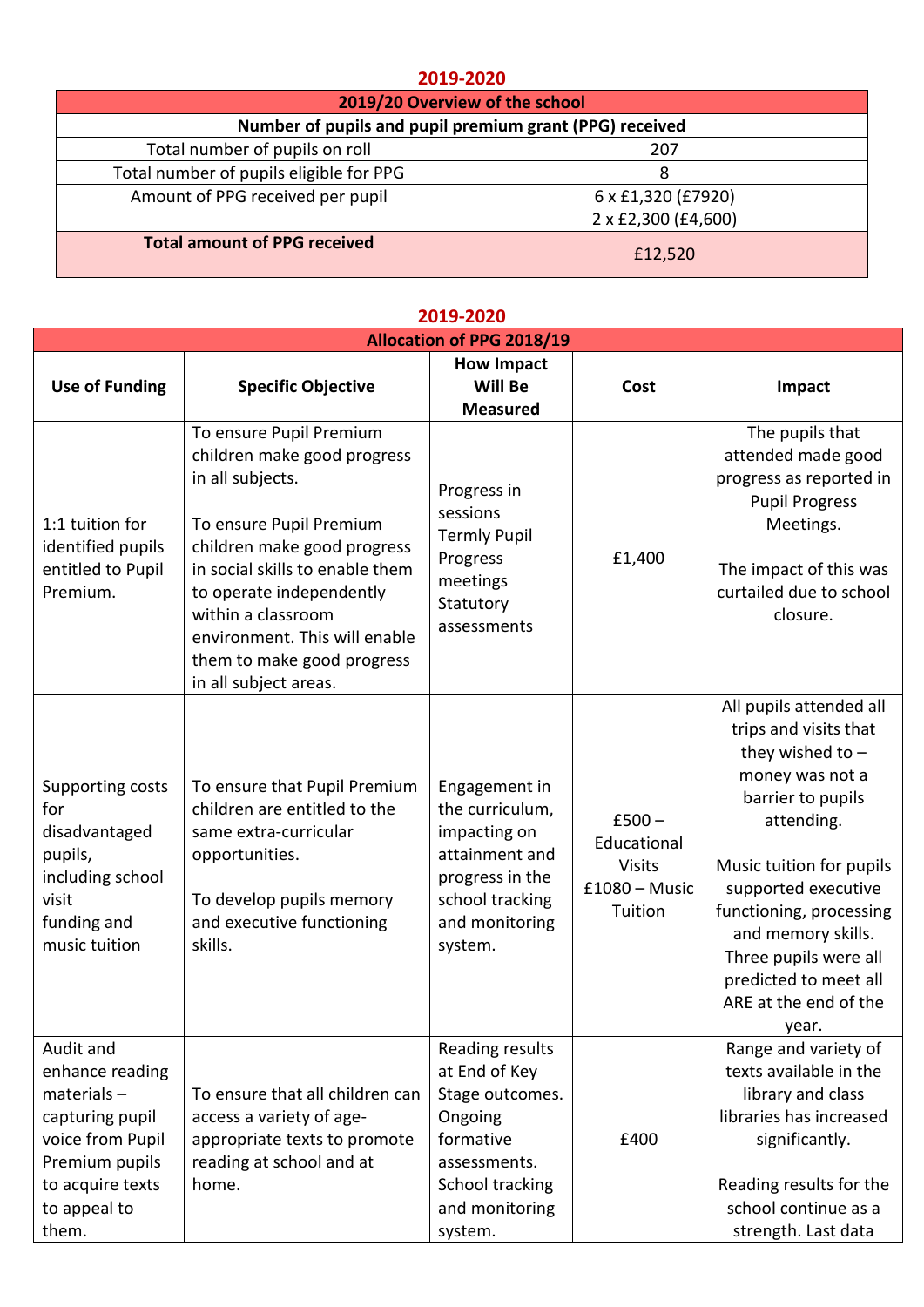|                                                                                                                                                                                                                                                                           |                                                                                                                                                                                                                                                                                                                                                   |                                                                                                                                                                                                                    |        | input showed 85.3% of<br>$Y1 - Y6$ (19-20) were at                                                                                                                                                                                                                                                                                                 |
|---------------------------------------------------------------------------------------------------------------------------------------------------------------------------------------------------------------------------------------------------------------------------|---------------------------------------------------------------------------------------------------------------------------------------------------------------------------------------------------------------------------------------------------------------------------------------------------------------------------------------------------|--------------------------------------------------------------------------------------------------------------------------------------------------------------------------------------------------------------------|--------|----------------------------------------------------------------------------------------------------------------------------------------------------------------------------------------------------------------------------------------------------------------------------------------------------------------------------------------------------|
|                                                                                                                                                                                                                                                                           |                                                                                                                                                                                                                                                                                                                                                   |                                                                                                                                                                                                                    |        | ARE or above.                                                                                                                                                                                                                                                                                                                                      |
| Directed adult<br>support for<br>attainment and<br>progress<br>expectations:<br>1:1 tuition for<br>2 identified<br>pupils<br>Release of Y6<br>class teacher<br>to lead<br>specific<br>learning<br>conversations<br>with<br>individual<br>pupils /<br>groups of<br>pupils. | To ensure accurate, focused<br>provision in raising the rate of<br>attainment and progress in<br>core curriculum areas.<br>To support the individual<br>needs of a pupil in accessing<br>the curriculum.<br>To maximise progress for Y6<br>pupils, supporting their<br>behaviours for learning and<br>their approaches to learning<br>activities. | End of Year data<br>for individual<br>pupil<br>End of KS2 2020                                                                                                                                                     | £8,500 | <b>Pupils receiving</b><br>individual support<br>made specific<br>improvements in:<br>Social<br>$\bullet$<br>communication<br>skills;<br>Speaking and<br>listening skills;<br>Team work;<br>Turn taking;<br>Y6 Predicted end of<br>year results:<br>Reading: 90%<br>Writing: 83%<br><b>EGPS: 90%</b><br>$\bullet$<br>Maths: 86%<br><b>RWM: 79%</b> |
| Developing and<br>enhancing the<br>use of Forest<br>Schools<br>throughout all<br>classes in the<br>school. (Staff<br>CPD, team-<br>taught sessions,<br>age-appropriate<br>resources)                                                                                      | To ensure that all pupils<br>develop their socio-<br>communication and safe risk-<br>taking skills, along with their<br>confidence and resilience.                                                                                                                                                                                                | Contact with<br>nature and the<br>outdoors is<br>proven by<br>research to<br>reduce pupils'<br>stress and<br>improve<br>concentration.<br>Increased<br>engagement in<br>learning - fewer<br>behaviour<br>incidents | £400   | All pupils take part in<br>this enrichment<br>opportunity.<br>During monitoring and<br>observation, pupils<br>demonstrate increased<br>confidence, social<br>communication skills,<br>management of risks<br>and wellbeing.<br>Level of engagement of<br>pupils both in sessions<br>and in class has<br>increased according to<br>monitoring.      |
|                                                                                                                                                                                                                                                                           |                                                                                                                                                                                                                                                                                                                                                   | <b>Total allocated</b>                                                                                                                                                                                             |        | £12,280                                                                                                                                                                                                                                                                                                                                            |
|                                                                                                                                                                                                                                                                           |                                                                                                                                                                                                                                                                                                                                                   | Left to allocate                                                                                                                                                                                                   |        | £240                                                                                                                                                                                                                                                                                                                                               |

## **2018-2019**

| 2018/19 Overview of the school                          |                                 |  |  |
|---------------------------------------------------------|---------------------------------|--|--|
| Number of pupils and pupil premium grant (PPG) received |                                 |  |  |
| Total number of pupils on roll                          | 202                             |  |  |
| Total number of pupils eligible for PPG                 |                                 |  |  |
|                                                         | 4 x £1,320 (£5280)              |  |  |
| Amount of PPG received per pupil                        | 3 x £2,300 (£6,900)             |  |  |
|                                                         | 1 x term for 1 pupil at £766.66 |  |  |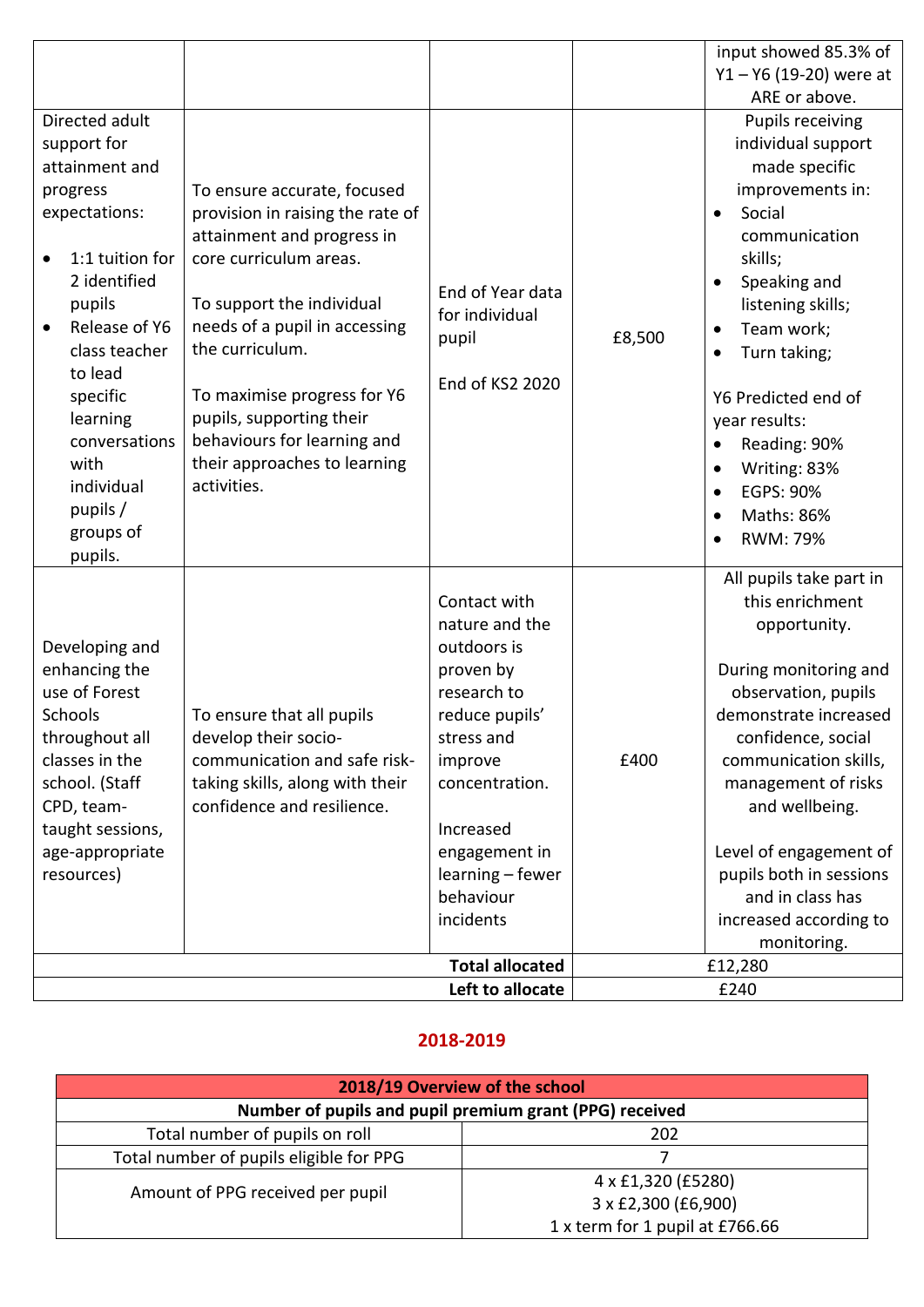| Impact review of PPG 2018-209 - September 2019                                                                   |                                                                                                                         |                                                                                                                                             |                                                                                                                                                                                                                     |  |  |  |
|------------------------------------------------------------------------------------------------------------------|-------------------------------------------------------------------------------------------------------------------------|---------------------------------------------------------------------------------------------------------------------------------------------|---------------------------------------------------------------------------------------------------------------------------------------------------------------------------------------------------------------------|--|--|--|
| <b>Use of Funding</b>                                                                                            | <b>Specific</b><br>Objective                                                                                            | <b>How Impact</b><br>Will Be<br><b>Measured</b>                                                                                             | Impact (Review - September 2019)                                                                                                                                                                                    |  |  |  |
|                                                                                                                  |                                                                                                                         |                                                                                                                                             | Steps progress for pupils who received 1:1 tuition in<br>the Autumn term (6 steps is expected in $Y2 - Y6$ , 1 $Y1$<br>pupil made 5 steps in all, which is expected for Y1):<br>Reading Writing Mathematics Average |  |  |  |
|                                                                                                                  |                                                                                                                         |                                                                                                                                             | Progressed<br>4.3<br>4<br>4<br>5 (83.3%)<br>by 6 steps<br>(66.7%) (66.7%)<br>(72.2%)<br>or more                                                                                                                     |  |  |  |
|                                                                                                                  |                                                                                                                         |                                                                                                                                             | $\overline{2}$<br>$\overline{2}$<br>0.7<br>Progressed<br>1 (16.7%)<br>by 5 steps<br>$(33.4\%)$ $(33.4\%)$<br>(11.1%)                                                                                                |  |  |  |
|                                                                                                                  | To ensure Pupil                                                                                                         |                                                                                                                                             | Progressed<br>$0(0\%)$<br>$0(0\%)$<br>$0(0\%)$<br>$0.0(0\%)$<br>by 4 steps                                                                                                                                          |  |  |  |
| 1:1 tuition for<br>identified pupils                                                                             | Premium<br>children make                                                                                                | <b>Termly Pupil</b><br>Progress<br>meetings<br>Statutory<br>assessments                                                                     | Progressed<br>$0(0\%)$<br>$0.0(0\%)$<br>$0(0\%)$<br>$0(0\%)$<br>by 3 steps                                                                                                                                          |  |  |  |
| entitled to Pupil<br>Premium for the<br>Autumn Term                                                              | good progress<br>in English and                                                                                         |                                                                                                                                             | Progressed<br>$0(0\%)$<br>$0(0\%)$<br>$0(0\%)$<br>$0.0(0\%)$<br>by 2 steps                                                                                                                                          |  |  |  |
|                                                                                                                  | Maths.                                                                                                                  |                                                                                                                                             | Progressed<br>$0(0\%)$<br>$0(0\%)$<br>$0.0(0\%)$<br>$0(0\%)$<br>by 1 step                                                                                                                                           |  |  |  |
|                                                                                                                  |                                                                                                                         |                                                                                                                                             | No steps<br>$0(0\%)$<br>$0(0\%)$<br>$0.0(0\%)$<br>$0(0\%)$<br>progress                                                                                                                                              |  |  |  |
|                                                                                                                  |                                                                                                                         |                                                                                                                                             | Pupil progress meetings closely tracked pupils<br>throughout the year, including these pupils.                                                                                                                      |  |  |  |
|                                                                                                                  |                                                                                                                         |                                                                                                                                             | Statutory assessment for 1 pupil who received 1:1<br>tuition met the criteria in Y2 for 'lower attainer'. In<br>Year 6, they achieved expected standard in all areas<br>(tested and teacher assessment).            |  |  |  |
| Supporting costs<br>for<br>disadvantaged<br>pupils,<br>including school<br>visit<br>funding and<br>music tuition | To ensure that<br><b>Pupil Premium</b><br>children are<br>entitled to the<br>same extra-<br>curricular<br>opportunities | Engagement<br>in the<br>curriculum,<br>impacting on<br>attainment<br>and progress<br>in the school<br>tracking and<br>monitoring<br>system. |                                                                                                                                                                                                                     |  |  |  |
| Audit and                                                                                                        | To ensure that                                                                                                          | Reading                                                                                                                                     | Pupil requests for texts were collected and                                                                                                                                                                         |  |  |  |
| enhance reading                                                                                                  | all children can                                                                                                        | results at End                                                                                                                              | purchased for the new library. This, along with CPD                                                                                                                                                                 |  |  |  |
| $materials -$                                                                                                    | access a variety                                                                                                        | of Key Stage                                                                                                                                | on the pitch and types of texts used promoted                                                                                                                                                                       |  |  |  |
| capturing pupil<br>voice from Pupil                                                                              | of age-<br>appropriate                                                                                                  | outcomes.<br>Ongoing                                                                                                                        | reading results at the end of KSs.                                                                                                                                                                                  |  |  |  |
| Premium pupils                                                                                                   | texts to                                                                                                                | formative                                                                                                                                   | For reading, 100% of pupil premium learners met                                                                                                                                                                     |  |  |  |
| to acquire texts                                                                                                 | promote                                                                                                                 | assessments.                                                                                                                                | age-related expectations at the end of the academic                                                                                                                                                                 |  |  |  |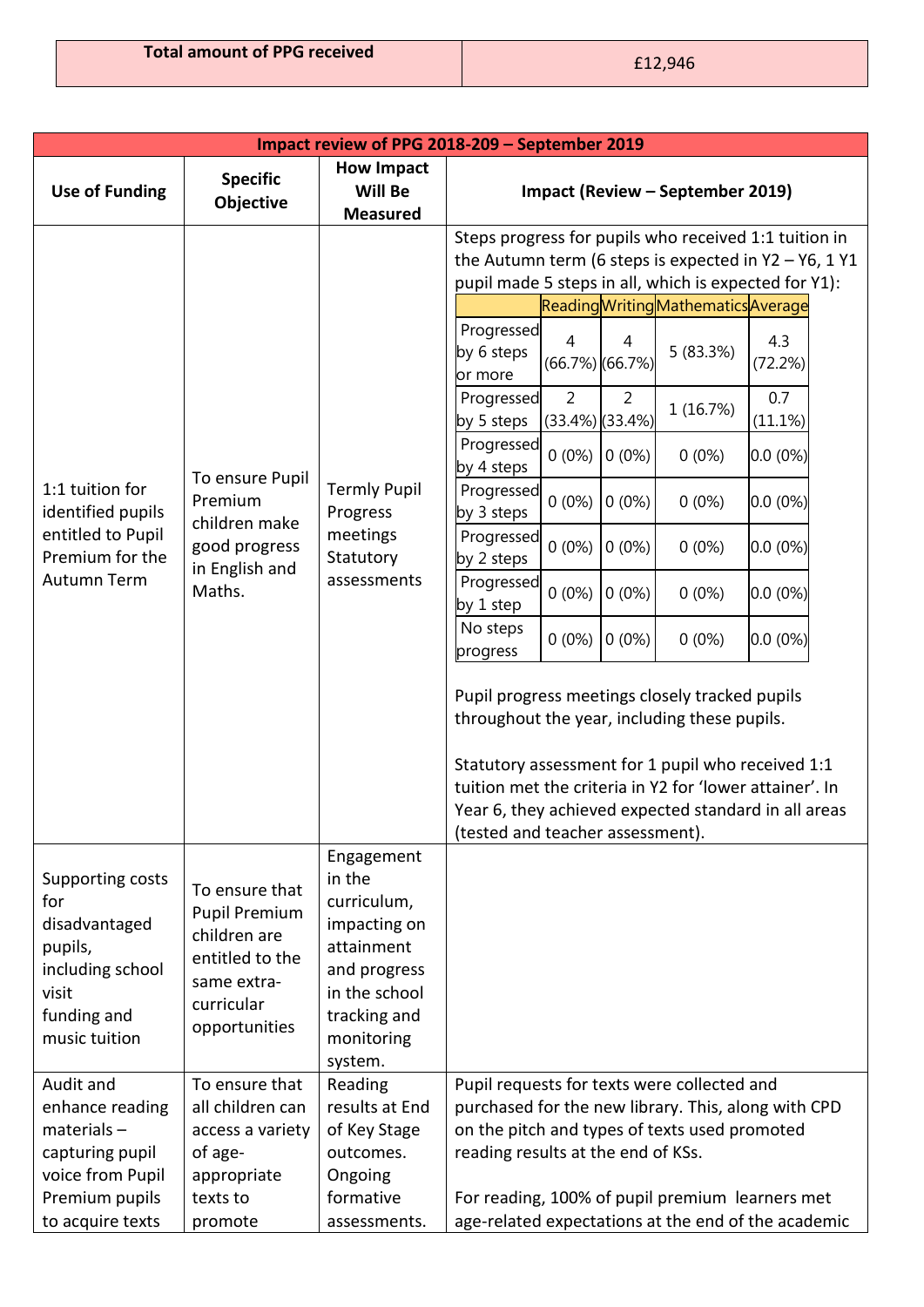| to appeal to<br>them.                                                                                                                                                                                                                                                                                                     | reading at<br>school and at<br>home.                                                                                                                                                                                                                                                                                                                                                           | School<br>tracking and<br>monitoring<br>system.                                                                                                                                                                         | year. 2 pupils, 33.3%, are working above the age-<br>related expectations.<br>One pupil's statutory assessments - achieved<br>expected.                                                                                                                                                                                                                                                                                                                                                                                                                                                                                                                                                                                                                                                                                                                                                                         |
|---------------------------------------------------------------------------------------------------------------------------------------------------------------------------------------------------------------------------------------------------------------------------------------------------------------------------|------------------------------------------------------------------------------------------------------------------------------------------------------------------------------------------------------------------------------------------------------------------------------------------------------------------------------------------------------------------------------------------------|-------------------------------------------------------------------------------------------------------------------------------------------------------------------------------------------------------------------------|-----------------------------------------------------------------------------------------------------------------------------------------------------------------------------------------------------------------------------------------------------------------------------------------------------------------------------------------------------------------------------------------------------------------------------------------------------------------------------------------------------------------------------------------------------------------------------------------------------------------------------------------------------------------------------------------------------------------------------------------------------------------------------------------------------------------------------------------------------------------------------------------------------------------|
| Directed adult<br>support for<br>attainment and<br>progress<br>expectations:<br>1:1 tuition for<br>identified<br>pupil for<br>Spring and<br>Summer<br>terms;<br>Release of Y6<br>$\bullet$<br>class teacher<br>to lead<br>specific<br>learning<br>conversations<br>with<br>individual<br>pupils /<br>groups of<br>pupils. | To ensure<br>accurate,<br>focused<br>provision in<br>raising the rate<br>of attainment<br>and progress in<br>core<br>curriculum<br>areas.<br>To support the<br>individual<br>needs of a<br>pupil in<br>accessing the<br>curriculum.<br>To maximise<br>progress for Y6<br>pupils,<br>supporting<br>their<br>behaviours for<br>learning and<br>their<br>approaches to<br>learning<br>activities. | End of Year<br>data for<br>individual<br>pupil<br>End of KS2<br>2019                                                                                                                                                    | 1 identified pupil to continue with 1:1 tuition made<br>expected progress in all areas. This pupil met the<br>age-related expectations for reading and writing, but<br>did not meet the age-related expectations for<br>mathematics.<br>Group of pupils that worked with the Y6 class<br>teacher for specific learning conversations made<br>more progress in the Summer term than other<br>terms.<br>End of KS2 attainment results were overall positive<br>and better than predicted for the cohort and were<br>close to the school's aspirational target:<br>Reading<br><b>Writing</b><br><b>Maths</b><br><b>EGPS</b><br><b>RWM</b><br>88<br>76<br>84<br>80<br>72<br>End of KS2 progress results show positive progress in<br>reading, average progress in maths, average progress<br>in writing (teacher assessed).<br>Reading<br><b>Writing</b><br><b>Maths</b><br><b>RWM</b><br>3.0<br>0.0<br>1.6<br>1.53 |
| Developing and<br>enhancing the<br>use of Forest<br><b>Schools</b><br>throughout all<br>classes in the<br>school. (Staff<br>CPD, team-<br>taught sessions,<br>age-appropriate<br>resources)                                                                                                                               | To ensure that<br>all pupils<br>develop their<br>socio-<br>communication<br>and safe risk-<br>taking skills,<br>along with<br>their<br>confidence and<br>resilience.                                                                                                                                                                                                                           | Contact with<br>nature and<br>the outdoors<br>is proven by<br>research to<br>reduce pupils'<br>stress and<br>improve<br>concentration.<br>Increased<br>engagement<br>in learning $-$<br>fewer<br>behaviour<br>incidents | All pupils took part in Forest School sessions<br>throughout the academic year.<br>Behaviour incidents exceptionally low and, when<br>these occurred, they were predominantly during<br>break / lunch times and closely linked to SEND.                                                                                                                                                                                                                                                                                                                                                                                                                                                                                                                                                                                                                                                                         |